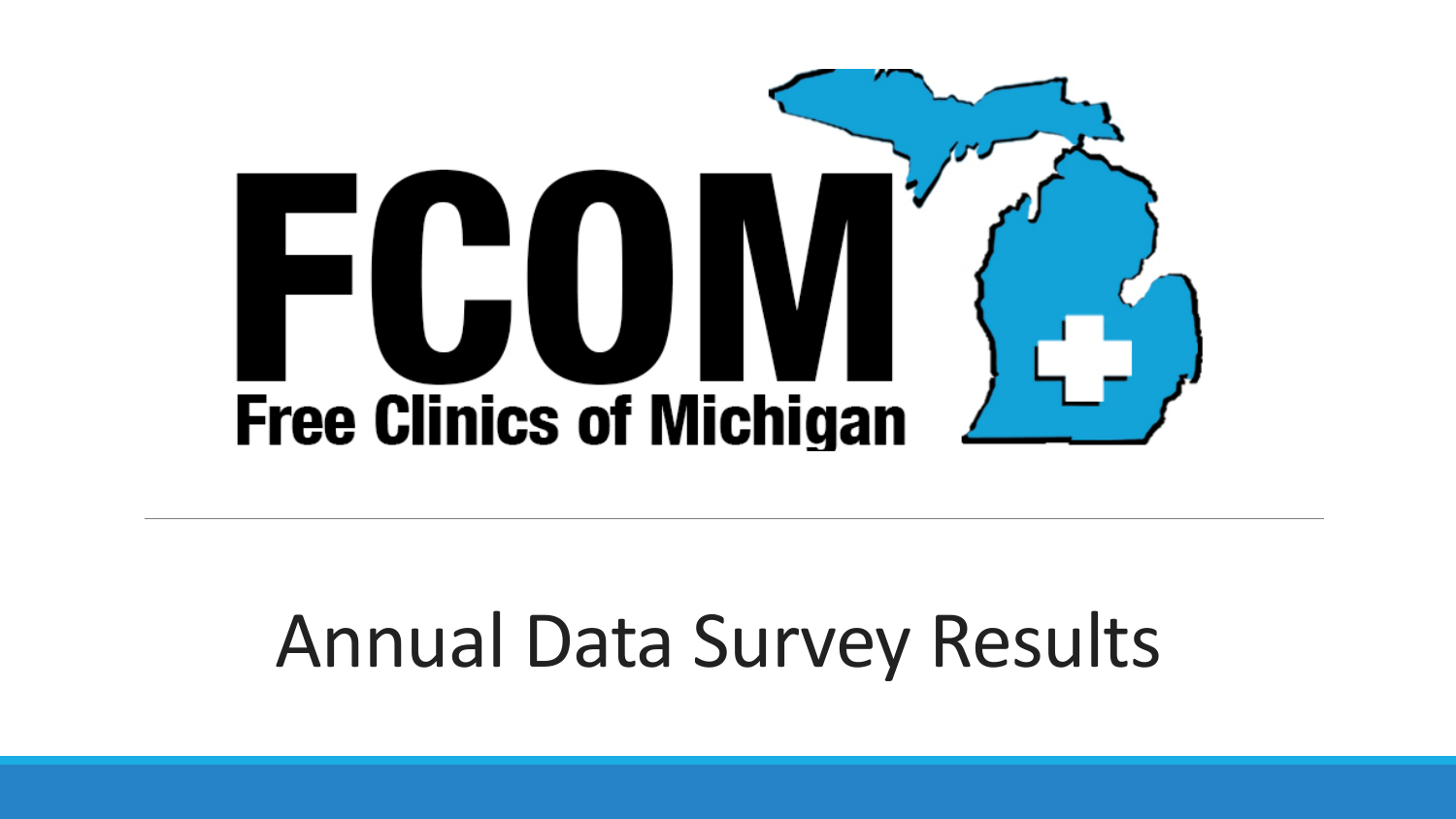# FCOM & NAFC Survey Data

#### Data requested from 51 MI clinics

- 23 Clinics responded (45%)
	- Last year 27 responses, 56%
	- Annual survey is the only data used to measure our collective impact in Michigan

#### All data is from 2021 Service Activity

◦ Patients Served, Staff and Volunteer totals are projections based on responses received and represent 48 clinics & 3 referral agencies

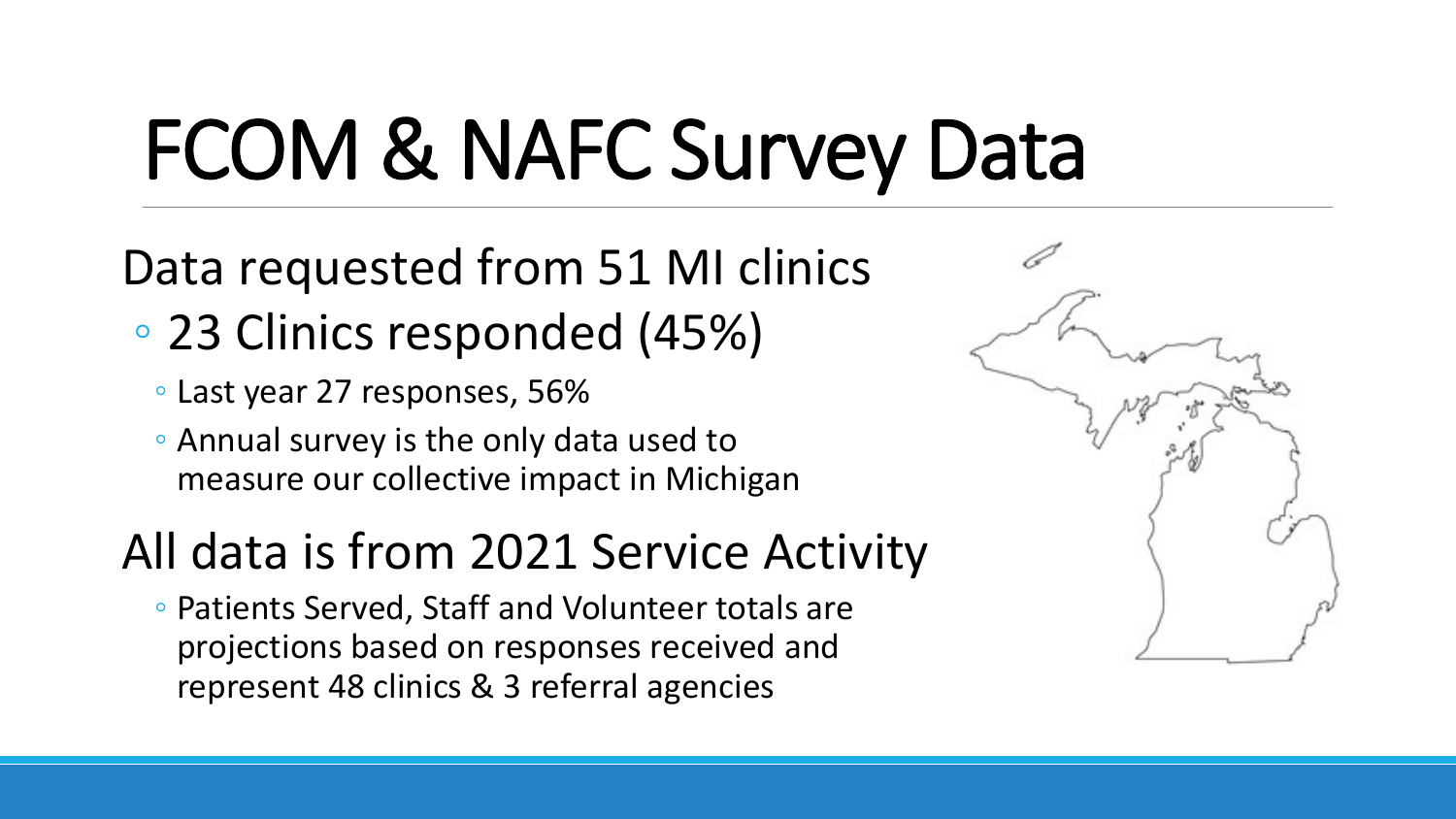# Clinic Types

**Free Clinics** do not charge any fees or bill any third-party payers (Medicaid, Medicare, etc.)

**Hybrid Clinics** do not charge patient fees but **do** bill third party payers

**Other** may include charitable clinics that charge a fee, referral orgs, etc.

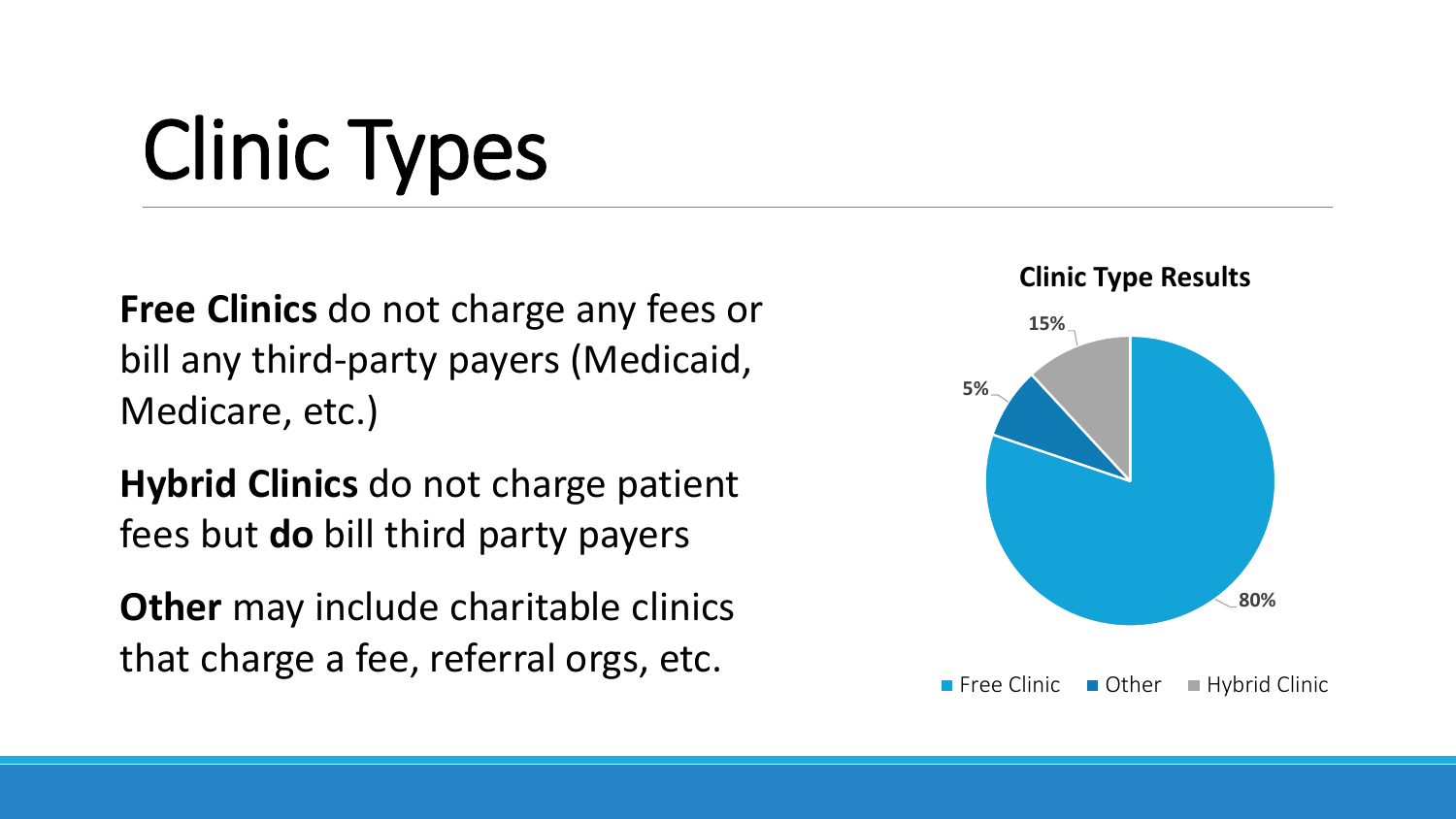# Clinic Operating Costs

#### 60% of clinics have operating budgets **below \$150,000**



**2021 Clinic Budget Results**

\*40% have budget less than \$75,000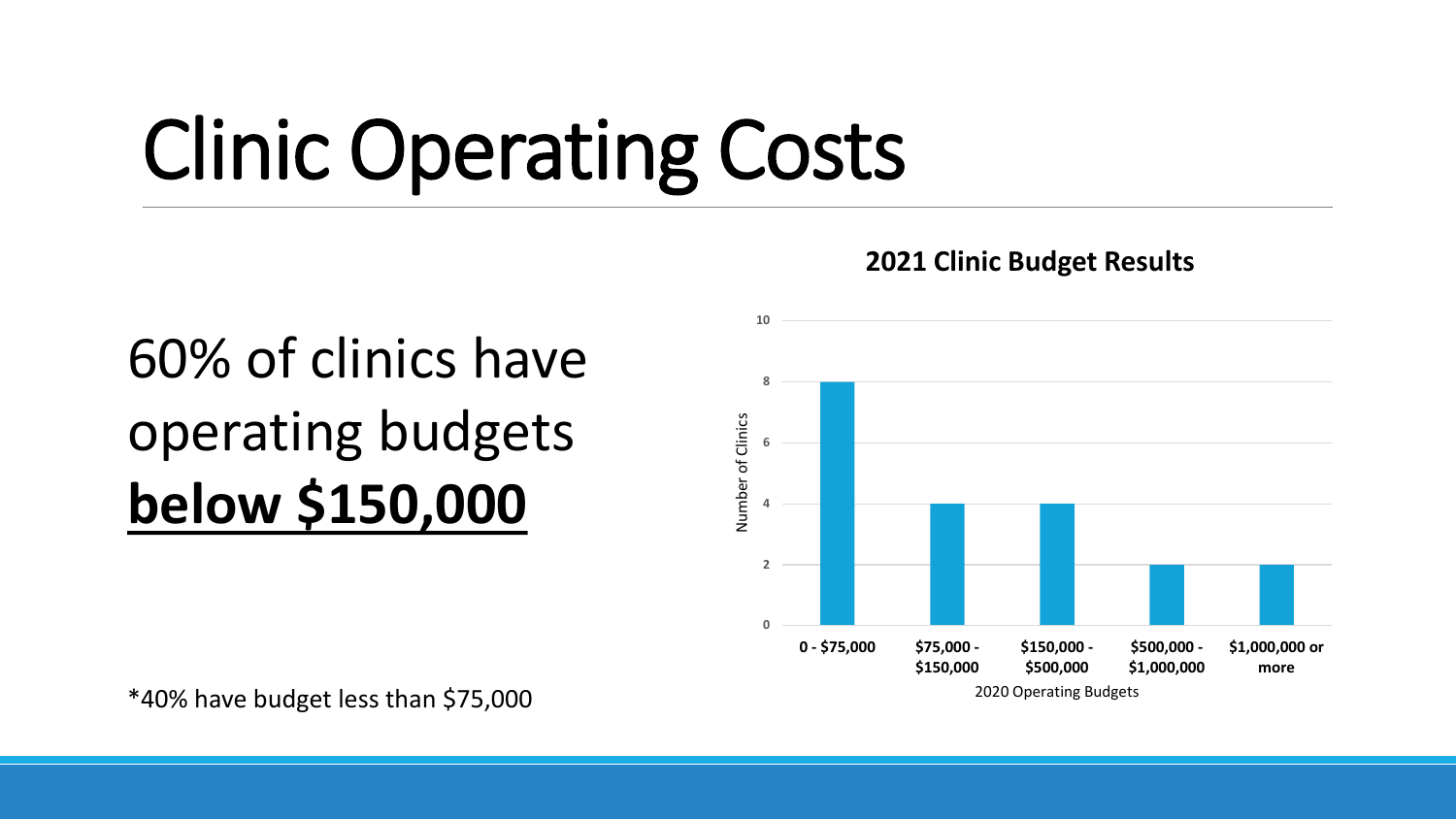# Services Provided























**65%** of clinics offer **Case Management**



**65%** of clinics offer **Immunizations** 



**52%** of clinics offer **Dental**



**43%** of clinics offer **Specialty Care** 



- **43%** of clinics offer **Imaging** (x-ray, MRI, CT)
- **35%** of clinics offer **Vision**



\*Largest increases - Mental Health & Case Management over 25% increase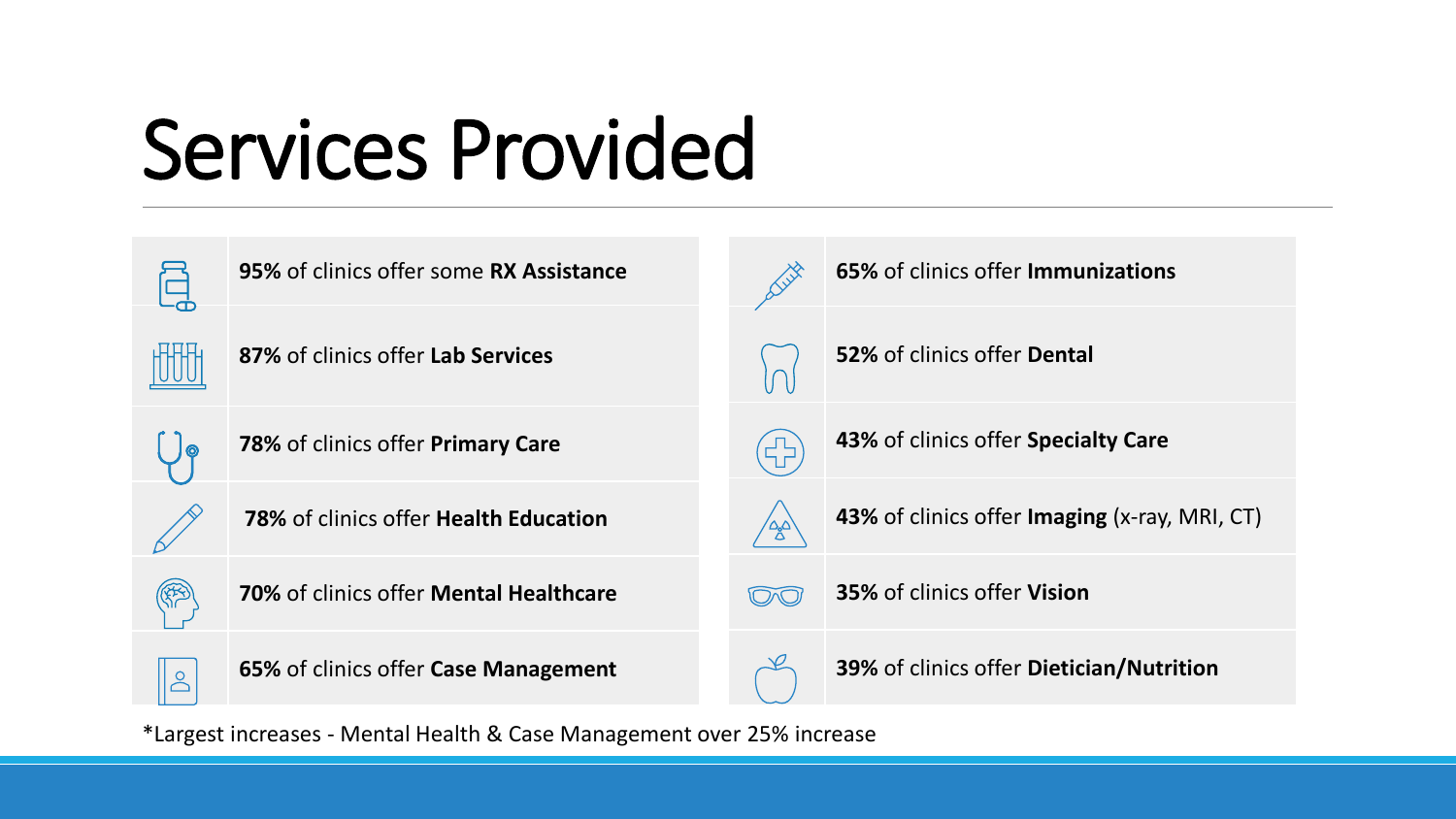## Patients Served

In 2021, Michigan Clinics:

- Served **26,500** individual patients
- Provided **82,500** visits
- Enrolled **10,100** new patients

\*40% of clinics reported an increase in patient care from previous year

\*Majority remained same, few decreases reported

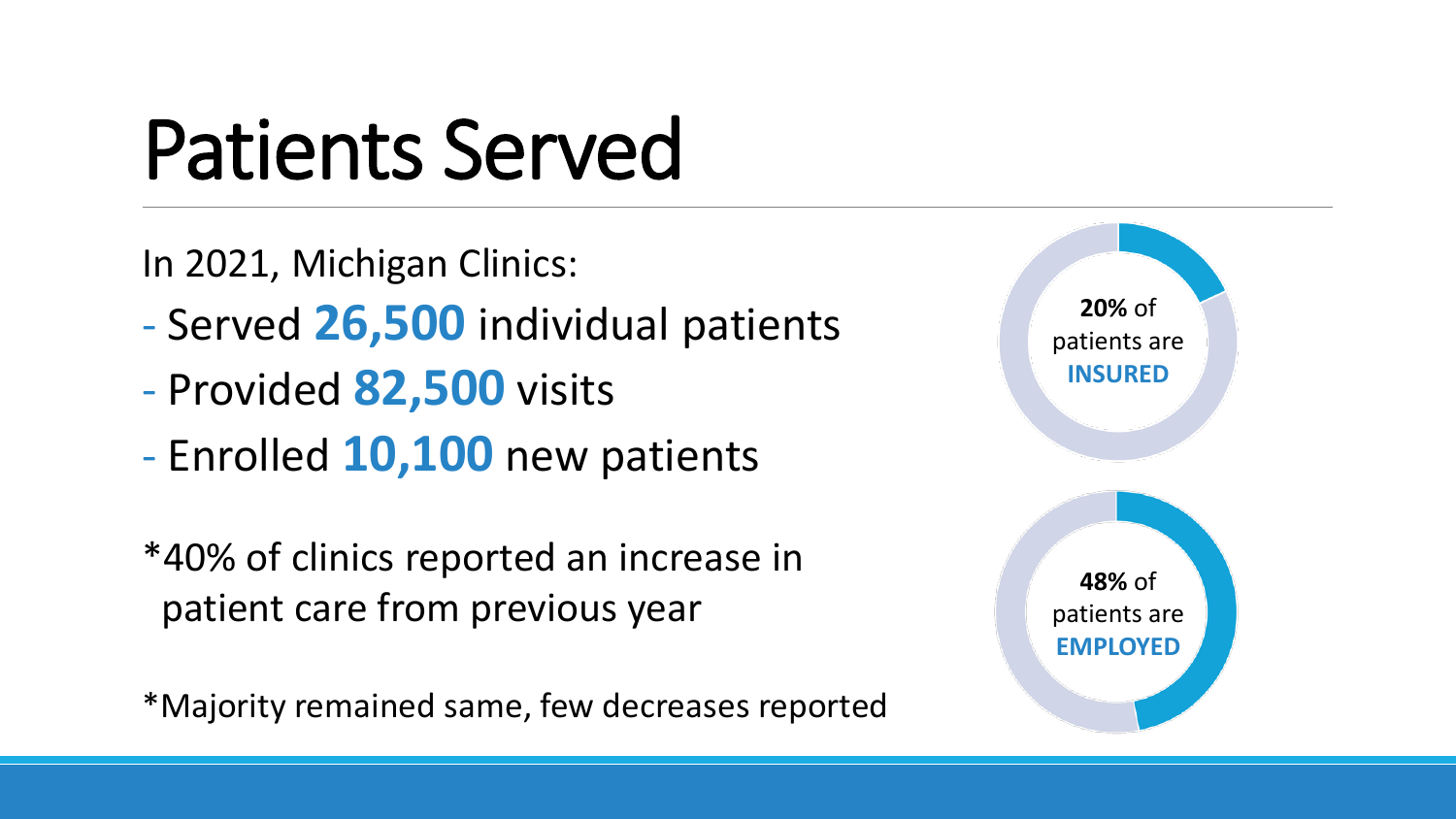# Staff and Volunteers

Free clinics rely on a network of over **2,250**volunteers

- **1,775 medical** volunteers (32/clinic on average)
- **478 non-medical** volunteers (10/clinic on average)

On average, clinics have only **4** paid staff members

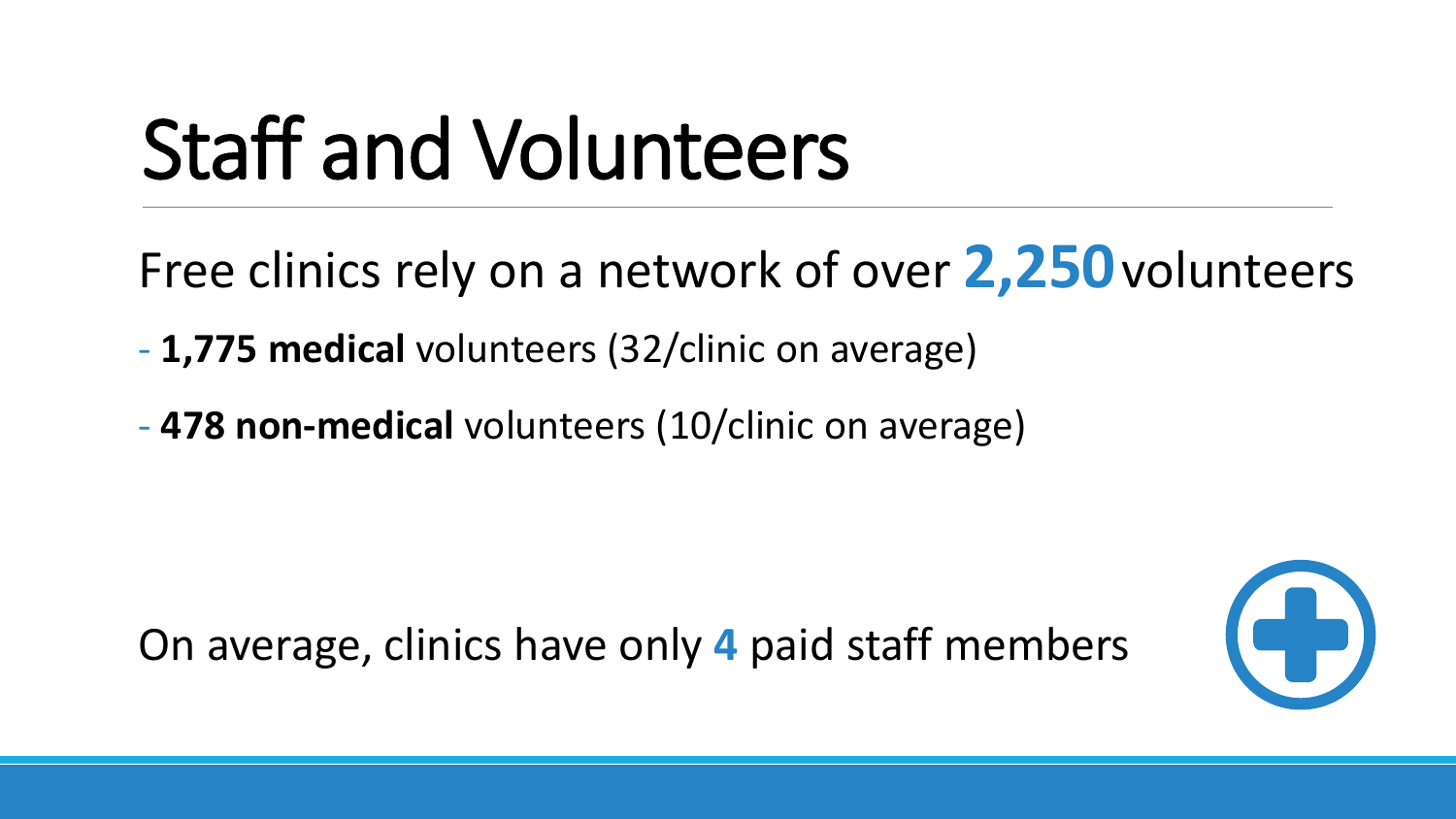### Current Needs



Medical Volunteers



Marketing and Public Relations Resources









Administrative Volunteers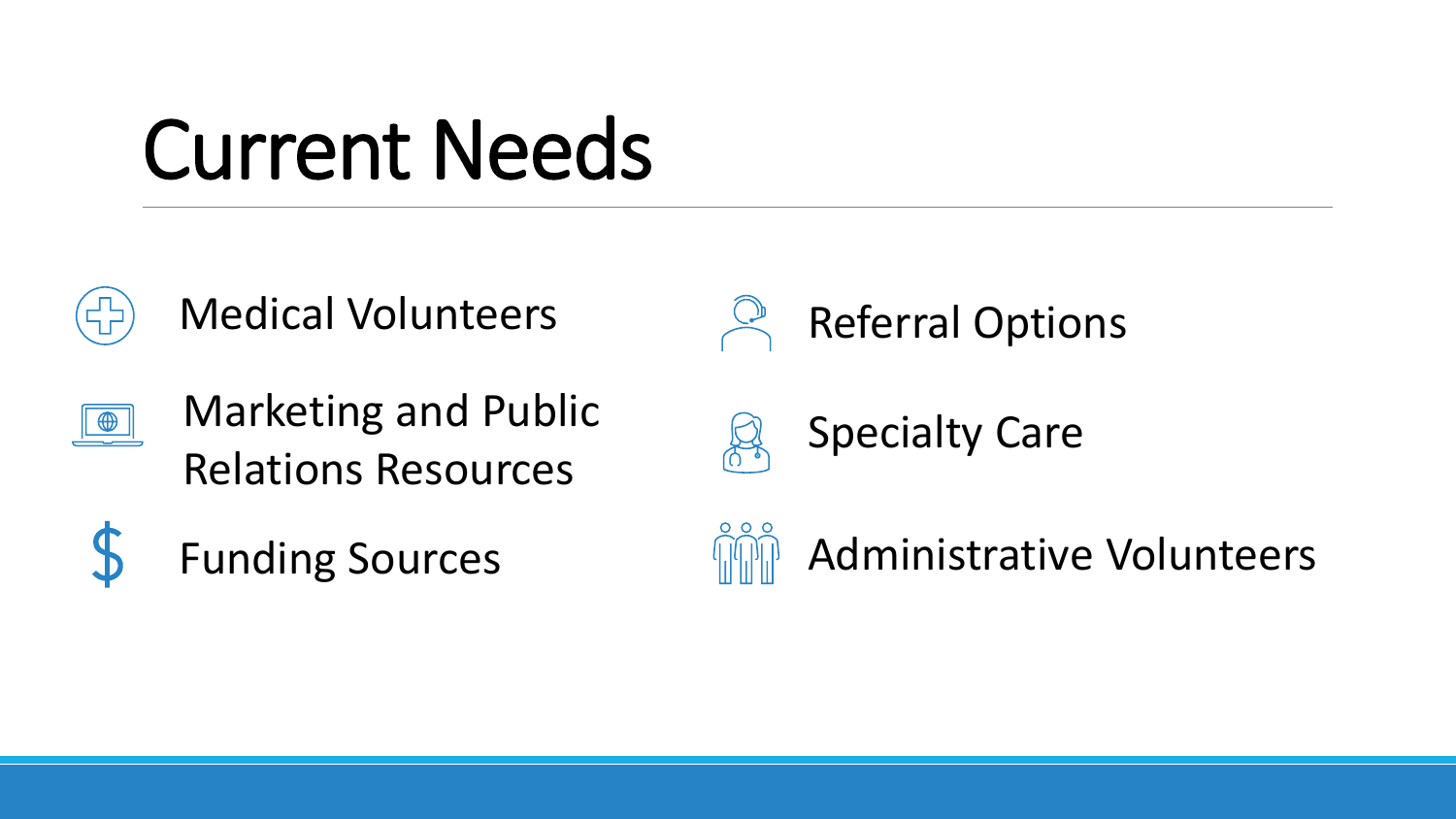### COVID-19

#### All clinics maintain modified operations due to COVID 19:

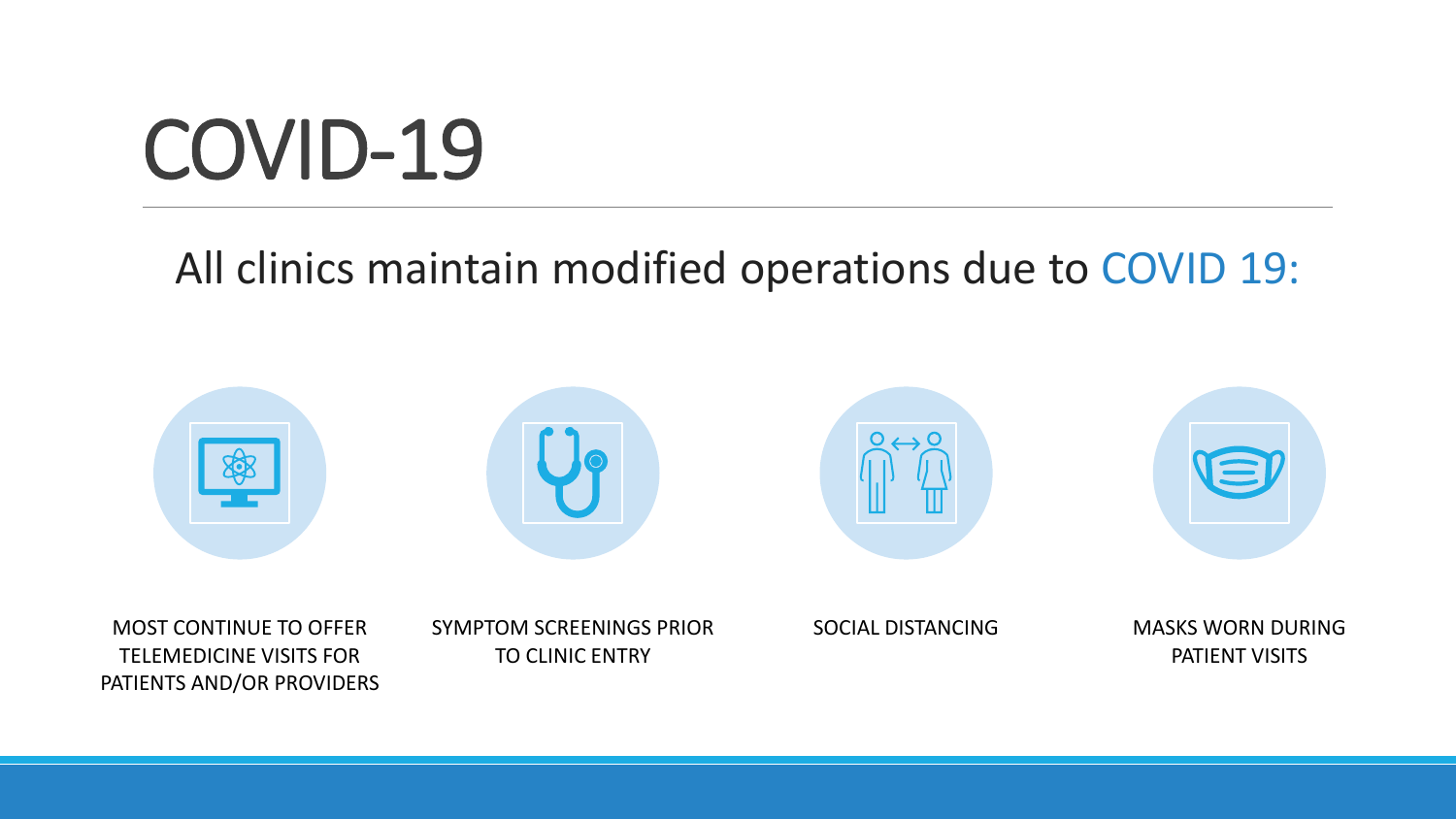## COVID-19 Cont.

Most clinics direct patients to community testing-sites

• **40%** provide on-site testing

Most clinic direct patients to community vaccination-sites

• **25%** provide on-site vaccinations